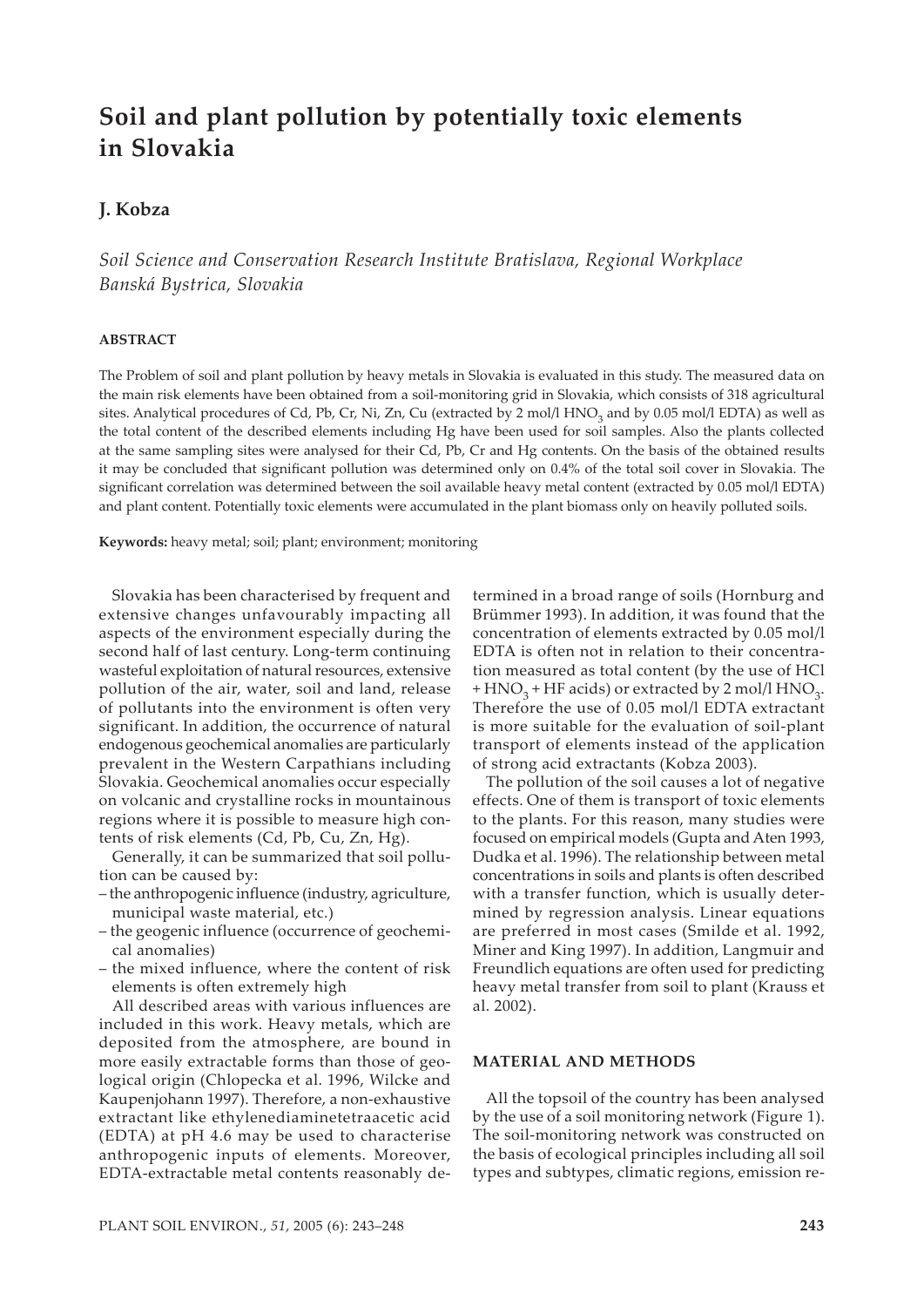

Figure 1. Soil monitoring network in Slovakia

gions, relatively clear regions, highland as well as the areas with natural geochemical anomaly occurrences in Slovakia.

The soil-monitoring network consists of 429 monitoring sites in total. 318 monitoring sites were selected from agricultural land and 112 monitoring sites from forestland. Soil samples for heavy metal determination were collected from the surface layer (depth 0–10 cm) together with the plant samples. The heavy metal contents in the soils (Pb, Cd, Cr, Cu, Ni, Zn) were determined in extracts by 2 mol/l  $HNO<sub>3</sub>$  (2 hours extraction) and by 0.05 mol/l EDTA (1 hour extraction). For the determination of the total mercury in the soils, a single-purpose mercury analyser TMA 254 was applied. Besides the extractable values, soils were analysed for their total content of heavy metals (Cd, Pb, Cr, Ni, Cu, Zn) extracted by mixture of acids  $(HCl + HNO<sub>3</sub> + HF)$  with respect to related total content of heavy metals in plants. All analytical methods are described in more detail in the paper written by Fiala et al. (1999). The analyses were performed in the certified laboratory at Soil Science and Conservation Research Institute in Bratislava. The obtained results were evaluated by a basic statistical program (Statgraphic 5.0) and presented in numerical, tabular and graphical outputs in GIS presentation.

# **RESULTS AND DISCUSSION**

The distribution of heavy metals in agricultural soils of Slovakia is presented in Table 1.

High concentrations of cadmium (Cd) were found at geochemical anomalies. The cadmium from phosphorus fertilisers did not have any clear effects on the pollution of the soils. The influence of P-fertilization is very low and only evident after a long-term period (50 and more years).

Table 1. The results of heavy metal determinations in agricultural soils of Slovakia (mg/kg)

| Heavy<br>metals | Total content |       |      | Content in 2 mol/l HNO <sub>2</sub> |       |      |                    | Content in 0.05 mol/l EDTA |       |      |                    |
|-----------------|---------------|-------|------|-------------------------------------|-------|------|--------------------|----------------------------|-------|------|--------------------|
|                 | $X_G$         | min   | max  | $X_G$                               | min   | max  | % total<br>content | $X_G$                      | min   | max  | % total<br>content |
| C <sub>d</sub>  | 0.285         | 0.050 | 9.05 | 0.169                               | 0.010 | 6.85 | 59.3               | 0.088                      | 0.010 | 3.60 | 30.9               |
| Pb              | 24.9          | 9.5   | 1050 | 14.2                                | 3.70  | 649  | 57.2               | 3.56                       | 0.160 | 268  | 14.3               |
| Cr              | 72.7          | 10.5  | 170  | 2.09                                | 0.100 | 43.1 | 2.87               | 0.162                      | 0.010 | 2.90 | 0.220              |
| Ni              | 12.8          | 0.3   | 57.5 | 3.22                                | 0.200 | 19.1 | 25.1               | 1.04                       | 0.110 | 8.60 | 8.12               |
| Cu              | 22.3          | 5.0   | 156  | 7.55                                | 1.00  | 171  | 33.4               | 3.27                       | 0.300 | 80.5 | 14.5               |
| Zn              | 64.3          | 11.0  | 1070 | 12.3                                | 2.05  | 565  | 19.2               | 2.35                       | 0.050 | 126  | 3.66               |
| Hg              | 0.075         | 0.009 | 6.69 |                                     |       |      |                    |                            |       |      |                    |

*XG* – geometric mean, min – minimum value, max – maximum value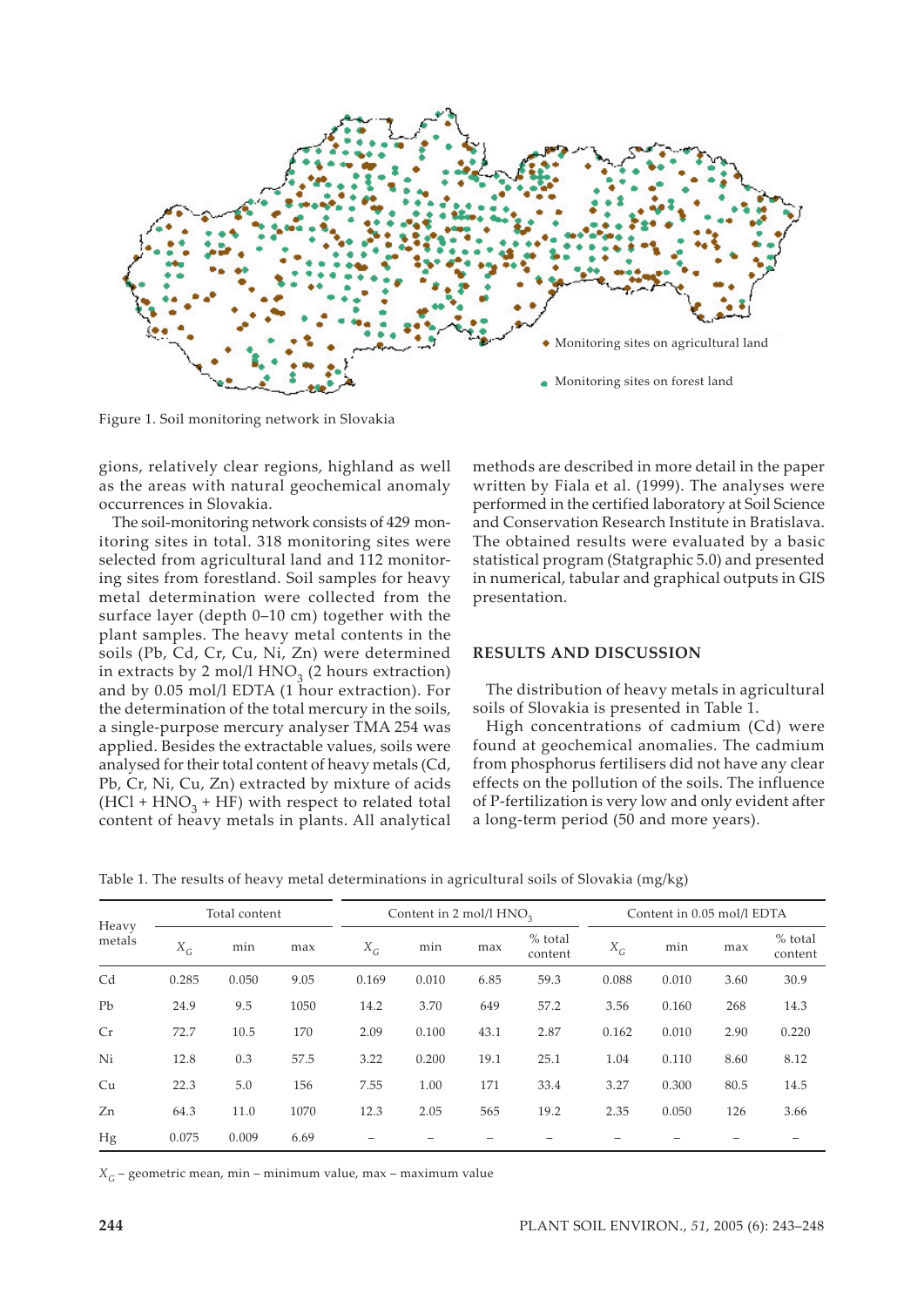High values of lead (Pb) were determined especially in areas with geochemical anomalies, mostly in the mountainous regions. The lead, originating from the traffic along the highways, had no significant effects on soil pollution. The effect of traffic on the soil lead pollution was about 2–7 mg Pb/kg and this range did not exceed the critical values of pollution.

High values of chromium (Cr) were determined especially in Dolna Orava region and in northern part of Slovakia as a result of metallurgy activities in Istebne, partly from Poland (Linkeš et al. 1997).

Increased values of nickel (Ni) could probably be caused by the influence of emissions, and partly by the influence of geochemical anomalies especially in the Strážovské Vrchy and Malá Fatra mountains. The highest values occurred in the mountainous regions.

The highest values of mercury (Hg) were determined in Central Spiš region at the Eastern Slovakia where both anthropogenic and geogenic influences coexisted.

Copper (Cu) frequently occurs especially in old mining areas in Slovakia. Extremely high values were determined in Central Spiš region of Eastern Slovakia. In these areas soil Cu contents were found higher than 100–150 mg/kg.

Zinc (Zn) occurs in association with copper. The highest values occurred in areas with geochemical anomaly influence at Štiavnicke Vrchy Mountains and Central Spiš region. High values of zinc were also determined in some alluvial deposits as a result of inundation activity of some rivers.

The Cd, Pb, Ni contents of forestland was relatively higher than in agricultural land. This was

due to the occurrence of geochemical anomalies in mountainous regions, where the maximum values of heavy metals have been measured. The results of heavy metal measurements varied according to the type of extraction method. When the values obtained by total and 2 mol/l  $HNO<sub>3</sub>$  extraction method are compared there was no distinction in the heavy metal content of agricultural and forest lands, except for nickel. Nickel contents of the agricultural land are influenced by nickel metallurgy in farming land. This reveals that the total nickel content of the rocks is quite low. Available and mobile forms of heavy metals determined by the 0.05 mol/l EDTA extraction method are more dynamic and variable. 0.05 mol/l EDTA extraction method gives more realistic results for assessing heavy metal contents of the soils in areas where anthropogenic influence is dominant and especially for Cd, Pb and Cu contents of the soil. The graphical presentation of the present soil pollution status is given in the map (Figure 2), calculated as arithmetic mean of all elements content, and relative distribution of the soil pollution categories is illustrated by Figure 3.

# **Heavy metal limits (total content) for Slovakia (MPSR 1994)**

- 1. Less than A value: **non-polluted soils** (A values for elements in mg/kg:  $Cd - 0.8$ ,  $Cr - 130$ ,  $Cu - 36$ ,  $Ni - 35$ ,  $Pb - 85$ ,  $Zn - 140$ ,  $Hg - 0.3$ )
- 2. Between A–B values: **non-polluted soils** (only increased background values; B values for elements in mg/kg:  $Cd - 5$ ,  $Cr - 250$ ,  $Cu - 100$ , Ni – 100, Pb – 150, Zn – 500, Hg – 2)



Figure 2. Soil pollution categories in Slovakia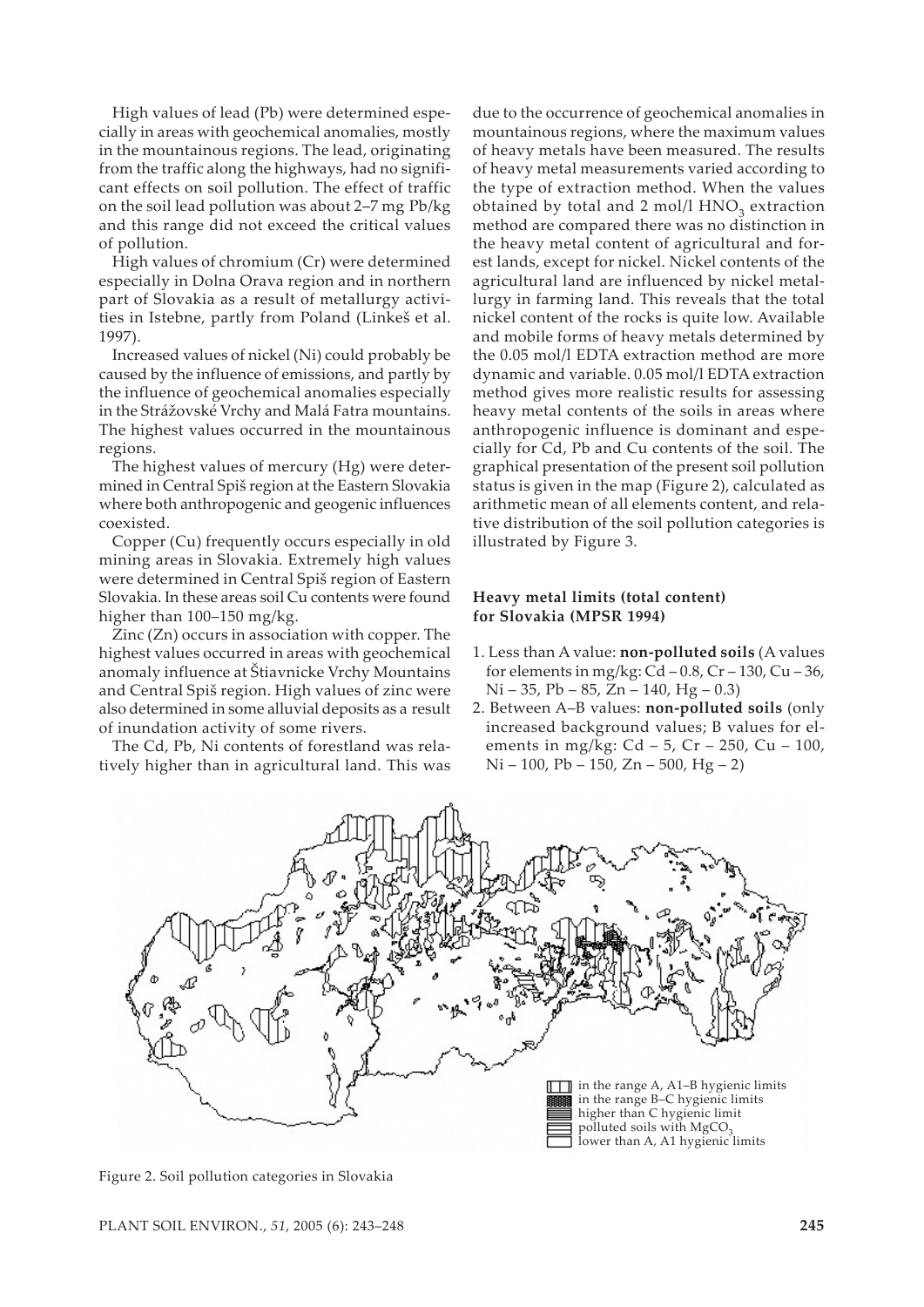

- ▥ trace risk elements content in B–C hygienic limits
- ▩ trace risk elements content > C hygienic limit
- 

Figure 3. Distribution of the soil pollution categories in Slovakia

- 3. Between B–C values**: polluted soils** (C values for elements in mg/kg:  $Cd - 20$ ,  $Cr - 800$ ,  $Cu - 500$ , Ni – 500, Pb – 600, Zn – 3000, Hg – 10)
- 4. Higher than C value: **extremely polluted soils**  (remediation of soils is necessary)

#### **Extent of soil pollution in Slovakia**

The areas with non-polluted soils are widespread in the south and southwestern parts of Slovakia where fertile soils take place. All toxic element contents were below limit A (for total content). Areas with non-polluted soils lay in the range A–B limits (increased background values). Those areas are especially widespread in the northern part of Slovakia as the result of long-term anthropogenic influence. Part of the anthropogenic effect is from abroad. Those areas are in the central and eastern part of Slovakia where at least one of the toxic elements overlaps limit A up to limit B.

The areas with polluted soils are in the range B–C limits and can be described as ones with clearly negative impact on population and environment. These areas are widespread mainly in Slovenské Rudohorie Mountains – in Central Spiš region at eastern Slovakia where the influence of anthropogenic factors (industry) and geochemical anomalies are combined resulting in a high concentration of potentially toxic trace elements such as Hg, Cu and Zn. At least the level of one of the risk substances overlaps limit B up to the limit C of the legislative regulation. At these soils, an increased content of risk substances in plant, above permi�ed limits for food can be demonstrated in the majority of cases.

# **Areas with extremely polluted soils (higher than C hygienic limit)**

These areas are also widespread in Central Spiš region (eastern Slovakia) where the anthropogenic

and geogenic factors are combined. At least the level of one of the risk substances overlaps the C limit and this is demonstrated in its high content in plants, so that legislative standard determines these soils should be rehabilitated and the entrance of potentially contaminated plants into the food chain is closely controlled. There are about 15 000 ha of these polluted soils in Slovakia (category higher than C hygienic limit).

# **Heavy metals in plants, transfer from soil and phytotoxicity**

Pollution causes many negative effects on soil quality. One of these effects is intake of the most important pollutants into the food chain and environment. The transfer of soil pollutants into the plants causes many physiological disorders. Plant uptake of pollutants from the soil is determined by pollutants distribution in the soil (Passdar 1994), by the intensity and specificity of plant physiological processes (Young 1992) and by the soil properties regulating the vulnerability of different soils to different pollutants.

PH values, organic matter quality and quantity, redox potential, clay content, manuring, and plant species determine heavy metal availability and plant uptake. Bioavailability of heavy metals is accelerated by a decrease of pH value; humus and clay content (Kobza et al. 2003). A high plant uptake is reflected in a decrease of biomass quantity and quality. Pollutants are accumulated in the plant biomass (Table 2). Also the development of generative organs is restricted.

Table 2. Contents of risk elements in plants (arithmetic mean)

| Plant         | C <sub>d</sub>      | Pb   | Cr   | Hg   |  |  |
|---------------|---------------------|------|------|------|--|--|
|               | mg/kg of dry matter |      |      |      |  |  |
| Pasture       | 0.27                | 1.80 | 1.35 | 0.06 |  |  |
| Meadow        | 0.12                | 0.85 | 2.70 | 0.03 |  |  |
| Clover        | 0.09                | 1.40 | 1.29 | 0.02 |  |  |
| Lucerne       | 0.11                | 1.32 | 1.14 | 0.23 |  |  |
| Silage maize  | 0.15                | 12.2 | 4.61 | 1.29 |  |  |
| Grain maize   | 0.14                | 1.08 | 2.87 | 0.02 |  |  |
| Pea           | 0.06                | 1.04 | 0.95 | 0.02 |  |  |
| Oat           | 0.70                | 4.40 | 1.39 | 0.02 |  |  |
| Ray           | 0.20                | 0.68 | 2.56 | 0.05 |  |  |
| Spring barley | 0.12                | 2.96 | 2.43 | 0.04 |  |  |
| Winter wheat  | 0.12                | 1.43 | 3.62 | 0.06 |  |  |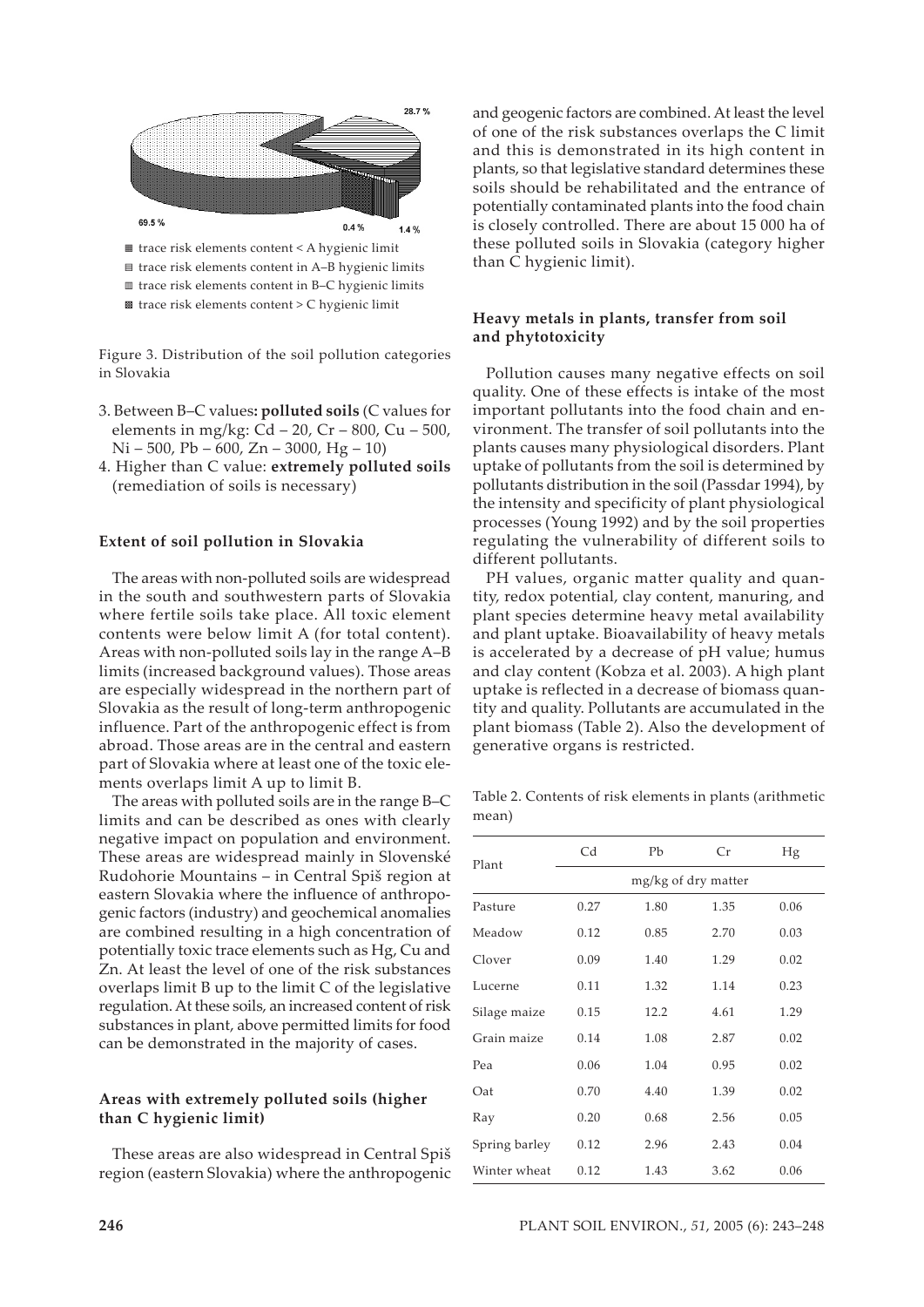Table 3. Correlation between Cd contents in soil and plant

| Cd in soil                      | Cd in plants  | Correlation<br>coefficient |  |  |
|---------------------------------|---------------|----------------------------|--|--|
| Total<br>content                | total content | 0.17                       |  |  |
| Content in<br>2 mol/l $HNO3$    | total content | 0.44                       |  |  |
| Content in<br>$0.05$ mol/l EDTA | total content | 0.77                       |  |  |

Table 4. Normal and phytotoxic contents of heavy metals in grass (Beneš 1994) and their highest admissible amounts in feeds (MPVžSR 1984)

| Heavy<br>metals | Normal<br>content<br>(mg/kg) | Phytotoxic<br>content $(mg/kg)$<br>with crop decrease<br>about 50% | The highest<br>admissible<br>amount in feeds<br>(mg/kg) |
|-----------------|------------------------------|--------------------------------------------------------------------|---------------------------------------------------------|
| Cd              | $0 - 2.0$                    | >100.0                                                             | 0.2                                                     |
| Pb              | $2.0 - 14.0$                 | >60.0                                                              | 10.0                                                    |
| 7 <sub>n</sub>  | $25.0 - 150.0$               | >400.0                                                             | 250.0                                                   |
| Cu              | $6.0 - 15.0$                 | > 20.0                                                             | 50.0                                                    |

Plant uptake of heavy metals partly correlates with the total content of heavy metals in the soils. But a higher coefficient of correlation (*r*) was found between the 2 mol/l  $HNO<sub>2</sub>$  extracted amounts soil heavy metal content and plant content whereas the highest coefficient of correlation (*r*) was between the 0.05 mol/l EDTA extracted soil amounts and plant contents. Correlations between the soil and plant Cd contents are presented in Table 3.

The transfer of heavy metals from soil to plant is important with regard to plant nutrition (Marschner 1995) and the pollution of crops by heavy metals (McBride 1995). Soil-plant transfer of metals often is described with curvilinear functions determined by regression analysis. In the framework of our common long-term cooperation with the University of Bayreuth (Krauss et al. 2002) we have tried to use the potential of Freundlich  $(c_{\text{plant}} = b.c_{\text{soil}}^a)$ and Langmuir  $[c_{\text{plant}} = a.c_{\text{soil}}/(b + c_{\text{soil}})]$  equations to predict Cd, Cu, Pb and Zn concentrations in wheat (*Triticum aestivum* L.) grain and leaf from soil concentrations. At 34 agricultural sites in Slovakia, wheat plants and horizons from mainly alluvial soils were sampled. The relationships between soil and grain content of heavy metals (Zn, Cu, Cd and Pb) in the field modelled with the Freundlich equation are illustrated schematically



Figure 4. Potential of Freundlich and Langmuir equa-

in Figure 4, which indicates that content in grain decline at a given soil content along the line Zn >  $Cu > Cd > Pb$ .

Concerning content of heavy metals in soils and plants the problem of phytotoxicity is discussed worldwide. In the following Table 4, the normal and phytotoxic contents of heavy metals in grass are given (Beneš 1994). Also the highest admissible amount of heavy metals in the feeds is described in Table 4 (MPVžSR 1984).

On the basis of obtained results it may be concluded that the phytotoxic content of heavy metals in plants according to previous criteria has not been exceeded in conditions of Slovakia. Only the highest admissible amount of Cd in feeds in some cases was more or less exceeded mostly in permanent grass in regions with geochemical anomalies occurrence (above all mountainous regions with polymetallic ore mineralisation).

#### **REFERENCES**

- Beneš S. (1994): Obsahy a bilance prvků ve sférách životního prostředí. II. část, Praha, MZ ČR.
- Chlopecka A., Bacon R.J., Wilson M.J., Kay J. (1996): Forms of cadmium, lead and zinc in contaminated soils from southwest Poland. Journal of Environment Quality, *25*: 69–79.
- Dudka S., Piotrowska M., Terelak H. (1996): Transfer of cadmium, lead and zinc from industrially contaminated soil to crop plants. Environmental Pollution, *94*: 181–188.
- Fiala K., Kobza J., Barančíková G., Brečková V., Búrik V., Houšková B., Chomaničová A., Litavec T., Makovníková J., Matúšková L., Pechová B., Váradiová D. (1999): Záväzné metódy rozborov pôd. Čiastkový monitorovací system – Pôda. VÚPOP, Bratislava.
- Gupta S.K., Aten C. (1993): Comparison and evaluation of extraction media and their suitability in a simple model to predict the biological relevance of heavy metal concentrations in contaminated soils. International Journal of Environment Analytical Chemistry, *51*: 25–46.